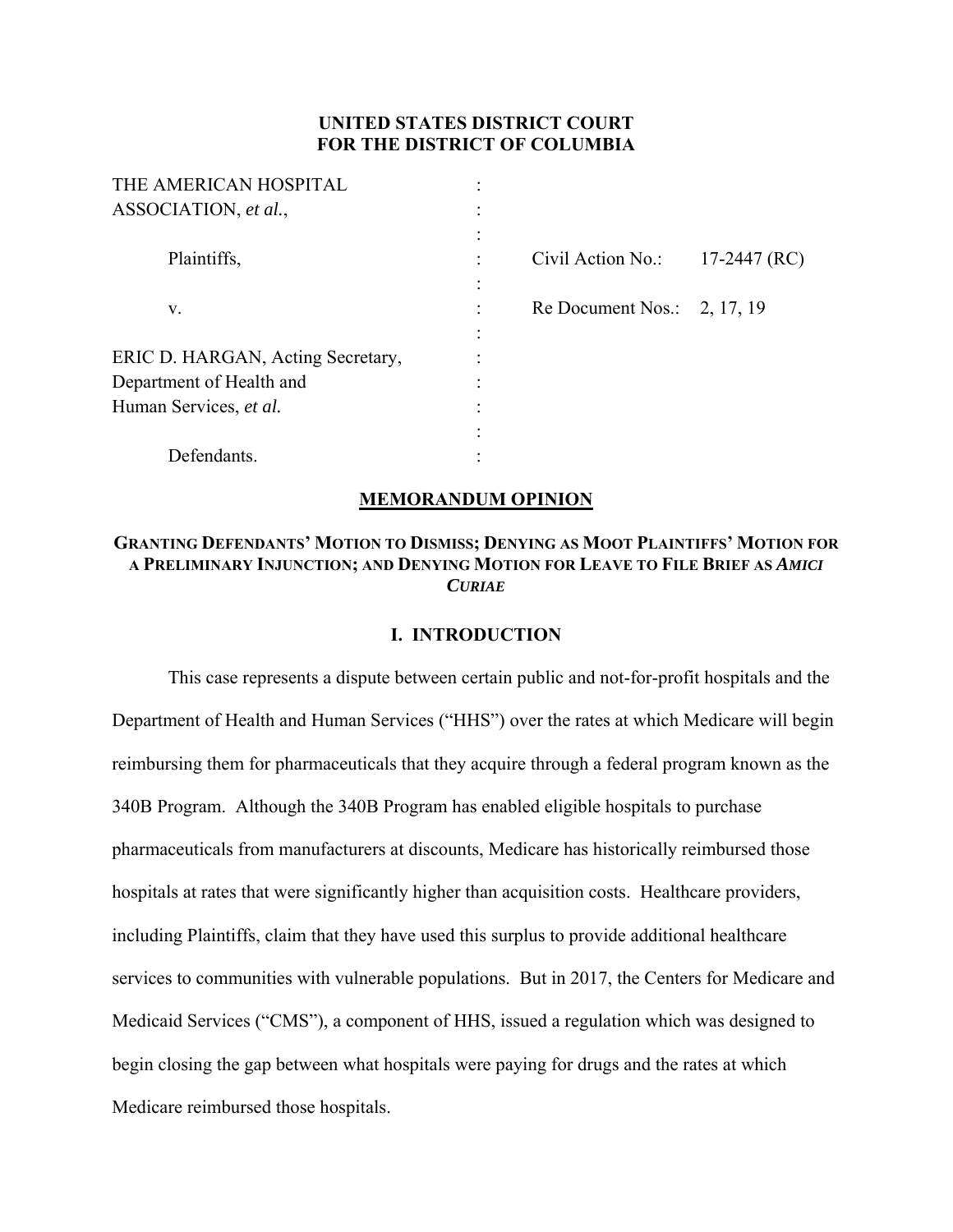Plaintiffs in this action, three hospital associations and three of their member hospitals, contend that the Medicare reimbursement rate for 340B drugs is set by statute and that the Secretary exceeded his authority when he "adjusted" that statutory rate downward by nearly 30%. Compl. ¶¶ 47–49, ECF No. 1. In order to preserve the *status quo*, Plaintiffs now seek a preliminary injunction directing HHS and the Acting Secretary not to implement these provisions pending the resolution of this lawsuit and any appeal. Pls.' Mot. Prelim. Inj., ECF No. 2. In response, Defendants, HHS and the Acting Secretary, have opposed this motion and have themselves moved to dismiss the action pursuant to Rules 12(b)(1) and 12(b)(6) of the Federal Rules of Civil Procedure for lack of subject matter jurisdiction and for failure to state a claim upon which relief can be granted. *See* Defs.' Mot. Dismiss, ECF No. 17. For the reasons stated below, the Court concludes that it lacks subject matter jurisdiction because Plaintiffs have failed to present any claim to the Secretary for final decision as required by 42 U.S.C.  $\S$  405(g). Accordingly, the Court grants Defendants' motion to dismiss and denies Plaintiffs' motion for preliminary injunction as moot.

#### **II. BACKGROUND**

#### **A. The 340B Program**

In 1992, Congress established what is now commonly referred to as the "340B Program." Pub. L. 102-585. This program was intended to enable certain hospitals and clinics "to stretch scarce Federal resources as far as possible, reaching more eligible patients and providing more comprehensive services." H.R. Rep. 102-384(II), at 12 (1992). To do this, it allowed participating hospitals and other health care providers to purchase certain "covered outpatient drugs" at discounted prices from manufacturers. *See* 42 U.S.C. § 256b. Under this program, participating drug manufacturers agree to offer certain covered outpatient drugs to "covered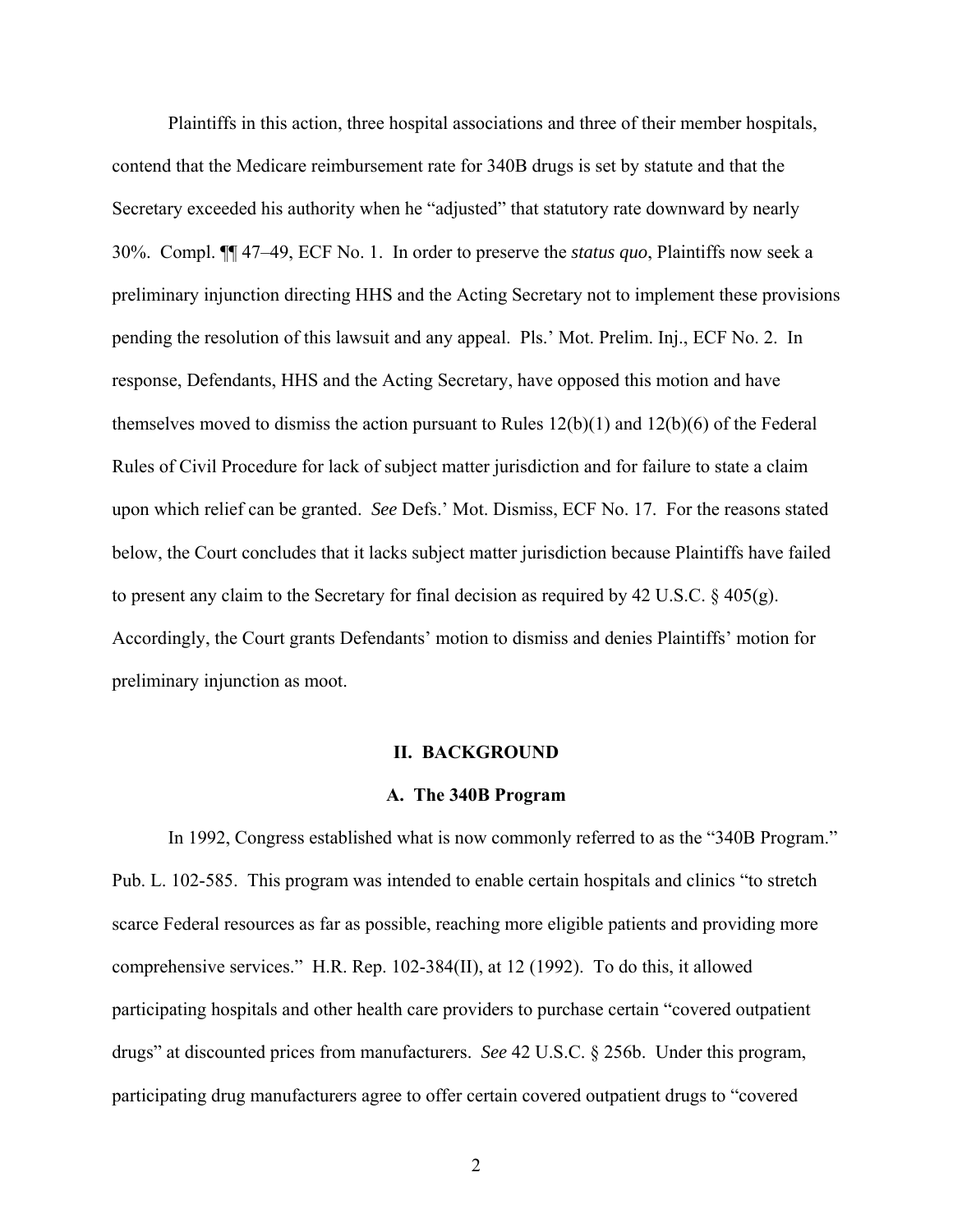entities" at or below a "maximum" or "ceiling" price, which is calculated pursuant to a statutory formula. *See* 42 U.S.C. § 256b(a)(1)–(2).

#### **B. Setting Medicare Reimbursement Rates for 340B Drugs**

Medicare is a federal health insurance program for the elderly and disabled. *See* 42 U.S.C. §§ 1395 *et seq.* Part A of Medicare provides insurance coverage for inpatient hospital care, home health care, and hospice services. *Id.* at § 1395c. Part B, provides supplemental coverage for other types of care, including outpatient hospital care. *Id.* at §§ 1395j, 1395k.

One component of Medicare Part B is the Outpatient Prospective Payment System ("OPPS"), which pays hospitals directly to provide outpatient services to beneficiaries. *See id*. at § 1395*l*(t). Under this system, hospitals are paid prospectively for their services for each upcoming year. As part of the annual determination of OPPS rates, CMS must also determine how much Medicare will pay for "specified covered outpatient drugs" ("SCODs"). *See id*. at § 1395*l*(t)(14). Importantly, some of these SCODs include outpatient drugs that hospitals purchase pursuant to the 340B Program.

Under the statutory scheme applicable here, Congress has authorized two potential methods of setting SCOD rates. First, if available, the payment rates must be set using "the average acquisition cost for the drug for that year." *Id.* at § 1395*l*(t)(14)(iii)(I). If that data is not available, however, then the payment rates must be set equal to "the average price for the drug in the year established under [certain other statutory provisions] . . . as calculated and adjusted by the Secretary as necessary for purposes of this paragraph." *Id.* at  $\S$  1395*l*(t)(14)(iii)(II). For 2018, the applicable provision was 42 U.S.C. § 1395w-3a, which specified that the payment rate should be the "average sales price" for the drug plus six percent ("ASP + 6%"). *See id.* at  $§ 1395w-3a(b).$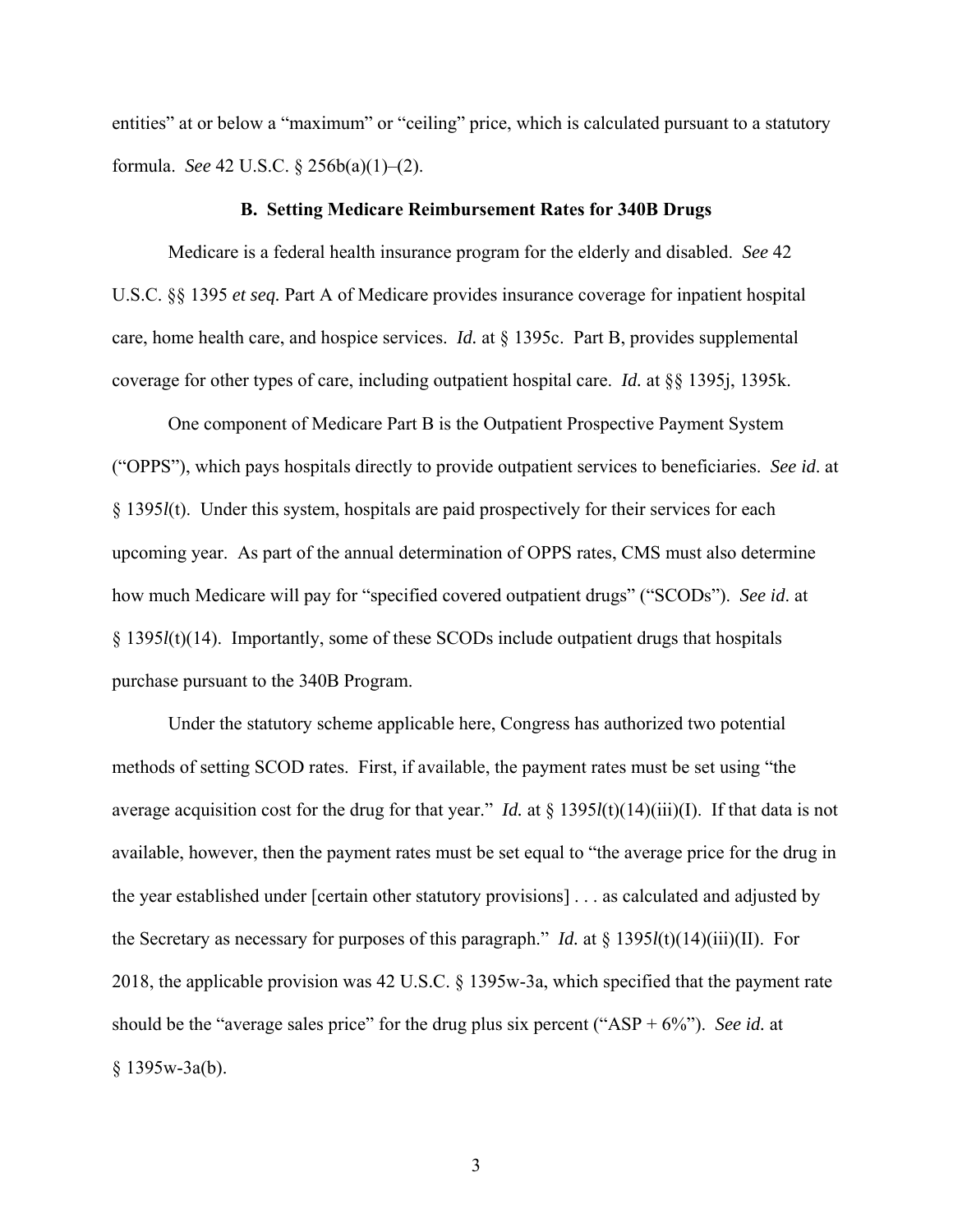### **C. The 2018 OPPS Rule**

On July 13, 2017, CMS issued a proposed rule for OPPS rates for the Calendar Year 2018. *Medicare Program: Hospital Outpatient Prospective Payment and Ambulatory Surgical Center Payment Systems and Quality Reporting Programs*, 82 Fed. Reg. 33,558 (Jul. 20, 2017). In addition to updating the OPPS rates for 2018, CMS also proposed changing the way Medicare would pay hospitals for SCODs acquired through the 340B Program. *See id.* at 33,634. In its proposed rule, CMS noted that several studies in recent years had shown that the difference between the price that hospitals paid to acquire 340B drugs and the amount that Medicare reimbursed hospitals for those drugs was significant. *See id.* at 33,632–33. For example, in 2015, the Medicare Payment Advisory Commission ("MedPAC") estimated that, on average, "hospitals in the 340B program 'receive[d] a minimum discount of 22.5 percent of the [average sales price] for drugs paid under the [OPPS]," yet hospitals were being reimbursed at a rate of ASP + 6%. *Id.* at 33,632 (second alteration in original). The MedPAC report also observed drug spending increases correlated with hospitals' participation in the 340B Program. *Id.* Moreover, the number of hospitals participating in the 340B Program was only going higher. *Id.*  at 33,633.

"Given the growth in the number of providers participating in the 340B program and recent trends in high and growing prices of several separately payable drugs administered under Medicare Part B to hospital outpatients, [CMS] believe[d] it [was] timely to reexamine the appropriateness of continuing to pay the current OPPS methodology of ASP + 6 percent to hospitals that have acquired those drugs under the 340B program at significantly discounted rates." *Id.* CMS also expressed concern "about the rising prices of certain drugs and that Medicare beneficiaries, including low-income seniors, are responsible for paying 20 percent of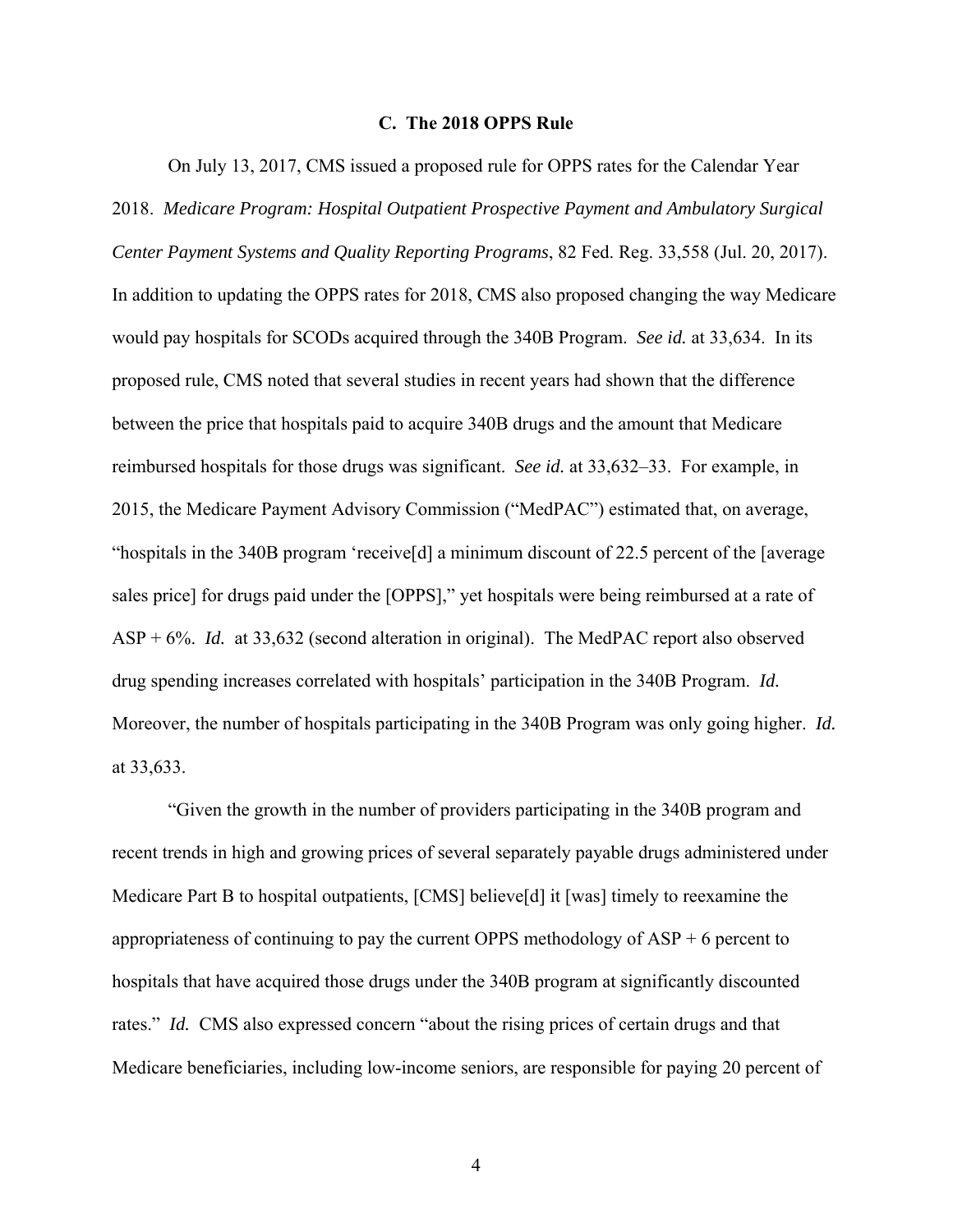the Medicare payment rate for these drugs." *Id.* Specifically, CMS was "concerned that the current payment methodology may lead to unnecessary utilization and potential overutilization of separately payable drugs." *Id.*

Accordingly, CMS proposed lowering the Medicare payment rate for 340B Program drugs. CMS's goal was "to make Medicare payment for separately payable drugs more aligned with the resources expended by hospitals to acquire such drugs while recognizing the intent of the 340B program to allow covered entities, including eligible hospitals to stretch scarce resources while continuing to provide access to care." *Id.* CMS, however, did not have the data necessary to "precisely calculate the price paid by 340B hospitals for [any] particular covered outpatient drug[s]." *Id.* at 33,634. For that reason, CMS believed it was appropriate to essentially estimate hospitals' acquisition costs based on hospitals' average discount under 340B. *See id.* Specifically, CMS proposed applying the average discount that MedPAC had estimated—22.5 percent of the average sales price. *See id.* CMS believed that MedPAC's estimate was appropriate and, in fact, conservative because the "actual average discount experienced by 340B hospitals is likely much higher than 22.5 percent." *Id.* 

CMS also stated its purported statutory basis for altering payment rates for 340B drugs. Specifically, CMS believed that this proposed change was within its authority "under section 1833(t)(14)(A)(iii)(II) [of] the Act [(codified at 42 U.S.C. § 1395*l*(t)(14)(A)(iii)(II))], which states that if hospital acquisition cost data are not available, the payment for an applicable drug shall be the average price for the drug . . . as calculated and adjusted by the Secretary as necessary. *Id.* CMS conceded that it did not "have hospital acquisition cost data for 340B drugs" and, therefore, it was proposing to continue paying for the drugs under its authority at § 1395*l*(t)(14)(A)(iii)(II). *Id.* CMS proposed "exercise[ing] the Secretary's authority to adjust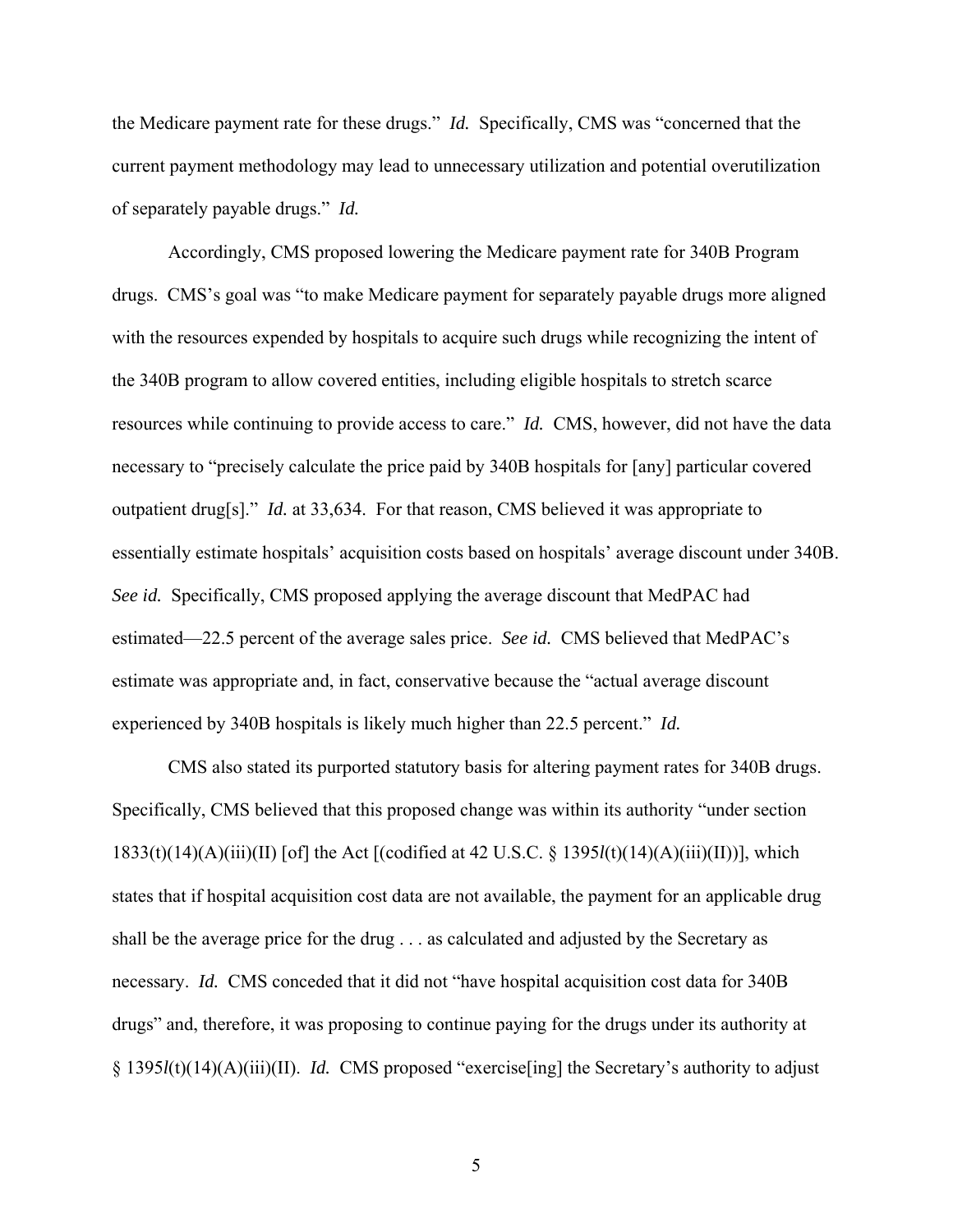applicable payment rate as necessary and, for separately payable drugs and biologicals . . . acquired under the 340B program, . . . adjust[ing] the rate to ASP minus 22.5 percent which [CMS] believe[d] better represents the average acquisition cost for these drugs and biologicals." *Id.*

The proposed rule, of course, solicited comment from the public and Plaintiffs in this case responded. Plaintiffs argued, among other things, that CMS, for various reasons, did not in fact, have the legal authority to change the 340B payment rates in the manner that CMS proposed and that adopting the nearly 30% reduction would severely impact covered entities' ability to provide critical healthcare programs to their communities, including underserved patients. *See* AHA Comments at 1–9, ECF No. 2-6; AAMC Comments at 3–6, ECF No. 2-7; AEH Comments at 3–13, ECF No. 2-8; EHMS Comments at 2–3, ECF No. 2-9; Henry Ford Comments at 1–3, ECF No. 2-10.

Nevertheless, on November 13, 2017, CMS adopted the payment reduction for 340B drugs that it had originally proposed. *See Medicare Program: Hospital Outpatient Prospective Payment and Ambulatory Surgical Center Payment Systems and Quality Reporting Programs*, 82 Fed. Reg. 52,356, at 52,362 (Nov. 13, 2017). CMS did, however, respond to Plaintiffs' arguments about its authority to change Medicare reimbursement rates for 340B drugs. *See id.* at 52,499. CMS argued that the Secretary's authority under § 1395*l*(t)(14)(A)(iii)(II) to "calculate and adjust" drug payments "as necessary for purposes of this paragraph" gave the Secretary broad discretion to adjust payments for drugs, which it believed included an ability to adjust Medicare payment rates according to whether or not certain drugs are acquired at a significant discount. *Id.* CMS also disagreed with commenters that the authority to "calculate and adjust" drug rates as necessary is limited to "minor changes" and it saw "no evidence in the statute to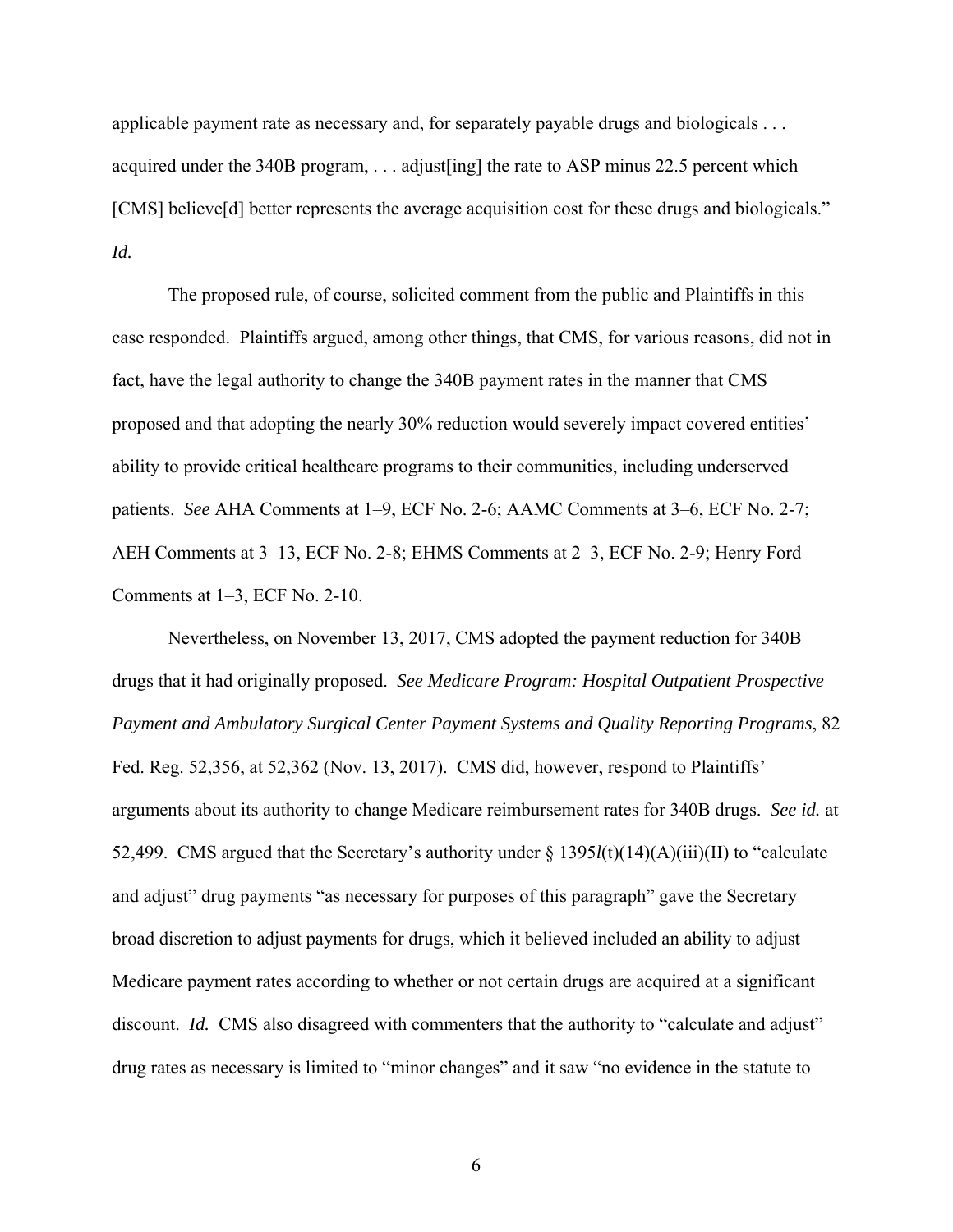support that position." *Id.* at 52,500. Accordingly, CMS saw fit to use its purported authority "to apply a downward adjustment that is necessary to better reflect acquisition costs of [340B] drugs." *Id.* Under this final rule, the change to 340B reimbursement rates is scheduled to go into effect on January 1, 2018. *Id.* at 52,356.

## **D. The Present Action**

On November 13, 2017, Plaintiffs brought suit in this Court challenging the 340B provisions of the 2018 OPPS Rule under the Administrative Procedure Act ("APA"). *See*  Compl., ECF No. 1. Plaintiffs allege, as they did in their comments, that the Secretary's nearly 30% reduction in the Medicare reimbursement rate for 340B drugs was "in excess of [his] authority under 42 U.S.C. § 1395*l*(t)(14)(A)(iii)" and that it, therefore, violated the APA. Compl. ¶¶ 47–49. That same day, Plaintiffs also moved for a preliminary injunction pursuant to Rule 65 of the Federal Rules of Civil Procedure. *See* Pls.' Mot. Prelim. Inj. Plaintiffs specifically requested that this Court enjoin Defendants from implementing the new 340B provisions until this case has been fully adjudicated. *See* Pls.' Mot. Prelim. Inj. Defendants opposed Plaintiffs' motion and filed their own motion to dismiss pursuant to Rules 12(b)(1) and 12(b)(6) of the Federal Rules of Civil Procedure.<sup>1</sup> See Defs.' Mot. Dismiss. On December 21, 2017, the Court heard oral argument from the parties on both motions.

 $\overline{1}$  $1$  On December 8, 2017, thirty-two not-for-profit state and regional hospital associations filed a consent motion for leave to submit a brief as *amici curiae* in support of Plaintiffs' motion for preliminary injunction and in opposition to Defendants' motion to dismiss. ECF No. 19. Because the Court does not reach the merits of Plaintiffs' claim, the Court finds it unnecessary to consider the amicus brief. Accordingly, the Court will deny the motion for leave.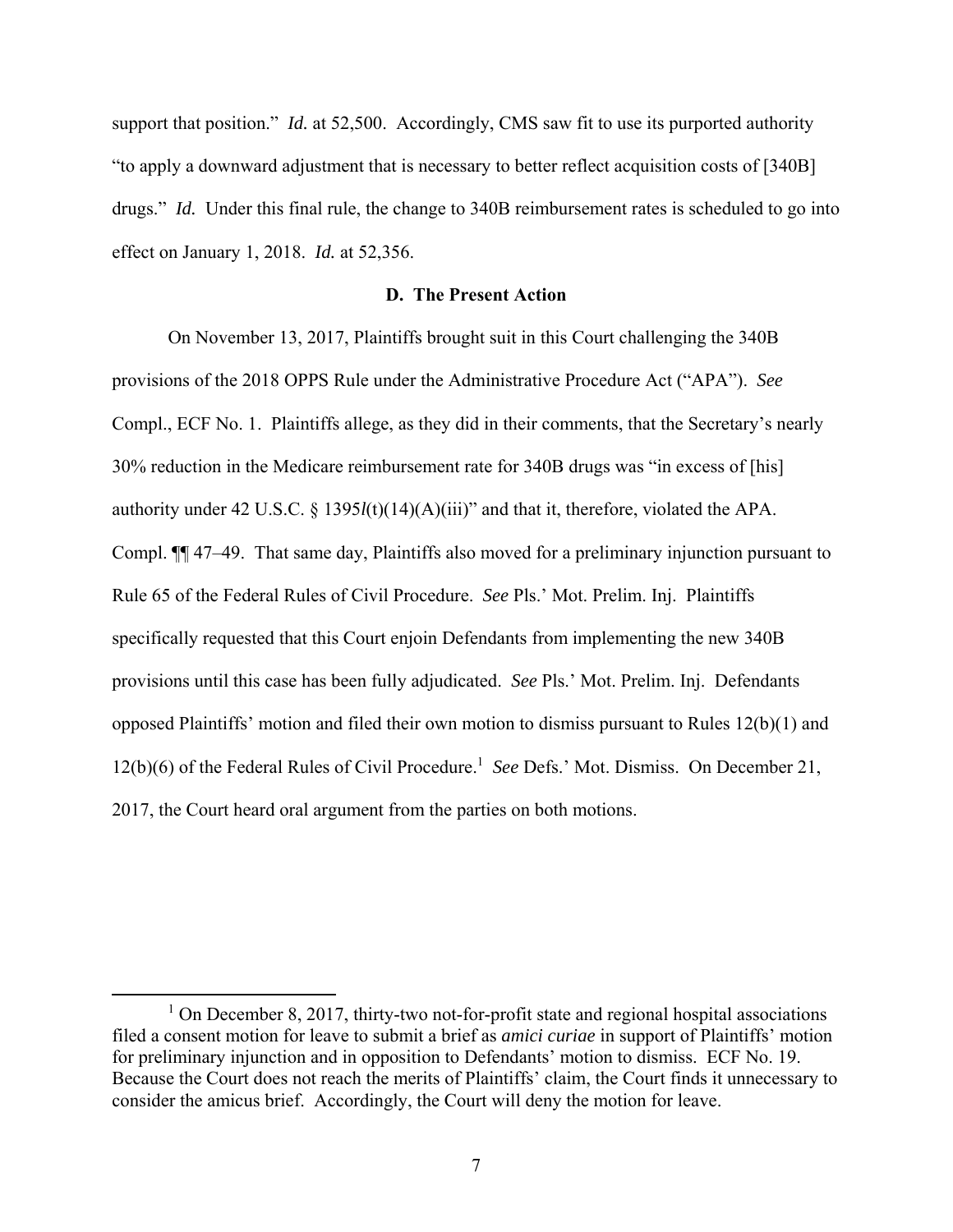### **III. ANALYSIS**

The Court's analysis in this matter necessarily begins and ends with an inquiry into its own subject matter jurisdiction. On a motion to dismiss pursuant to Rule 12(b)(1) of the Federal Rules of Civil Procedure, it is the plaintiff's burden to establish that the court has subject matter jurisdiction. *Lujan v. Defs. of Wildlife*, 504 U.S. 555, 561 (1992). When considering whether it has jurisdiction, a court must accept "the allegations of the complaint as true." *Banneker Ventures, LLC v. Graham*, 798 F.3d 1119, 1129 (D.C. Cir. 2015) (citing *Herbert v. Nat'l Acad. of Scis.*, 974 F.2d 192, 197 (D.C. Cir. 1992)). However, a court may also "consider the complaint supplemented by undisputed facts evidenced in the record, or the complaint supplemented by undisputed facts plus the court's resolution of disputed facts." *Id.* (quoting *Herbert*, 974 F.2d at 197).

In this case, there is only one potential source of subject matter jurisdiction—42 U.S.C. § 405(g). "The Medicare Act places strict limits on the jurisdiction of federal courts to decide 'any claims arising under' the Act." *Am. Orthotic & Prosthetic Ass'n, Inc. v. Sebelius*, 62 F. Supp. 3d 114, 122 (D.D.C. 2014) (citing 42 U.S.C. § 405(h)). Indeed, any such claim must be brought pursuant to 42 U.S.C. § 405(g) of the Social Security Act (which is made applicable to the Medicare Act by virtue of 42 U.S.C. § 1395ii) even if the claim has been framed as a challenge under other laws or the Constitution. *See* 42 U.S.C. § 405(h); *Heckler v. Ringer*, 466 U.S. 602, 615–16 (1984) ("§ 405(g), to the exclusion of 28 U.S.C. § 1331, is the sole avenue for judicial review for all 'claim[s] arising under' the Medicare Act") (alterations in original); *see also Three Lower Ctys. Cmty. Health Servs., Inc. v. U.S. Dep't of Health & Human Servs.*, 317 F. App'x 1, 2 (D.C. Cir. 2009) ("Parties challenging Medicare rules must exhaust the agency review process regardless of whether the matter involves a direct constitutional, statutory, or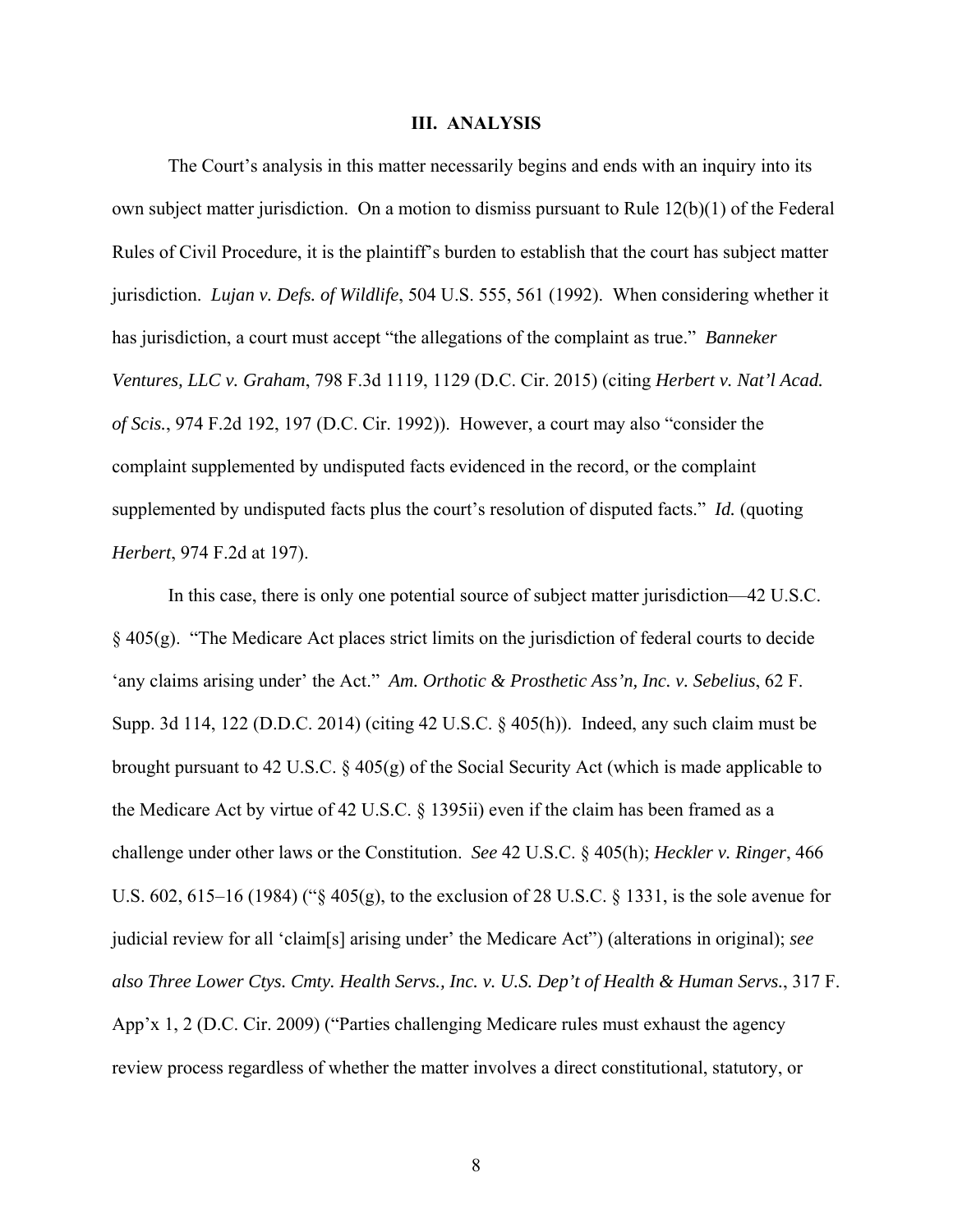regulatory challenge.") (per curiam). A claim arises under the Medicare Act when its provisions provide "both the standing and the substantive basis" for the complaint. *Weinberger v. Salfi*, 422 U.S. 749, 760–61 (1975). Because Plaintiffs' sole claim is substantively based on the Medicare Act, judicial review may occur only if § 405(g)'s jurisdictional requirements are satisfied. *See Am. Orthotic & Prosthetic Ass'n, Inc.*, 62 F. Supp. 3d at 122 ("As all of [plaintiff]'s claims are substantively based in the Medicare Act, satisfaction of the Act's conditions regarding judicial review is required.")

Section 405(g) permits judicial review only "after [a] final decision of the [Secretary] made after a hearing to which he was a party." 42 U.S.C. § 405(g); *Mathews v. Eldridge*, 424 U.S. 319, 327 (1976). Thus, § 405(g) speaks in terms of both "ripeness" and "exhaustion." And while these are familiar concepts in the administrative law context, the Supreme Court has been clear that the requirements under § 405(g) represent an even more exacting standard. *Shalala v. Ill. Council on Long Term Care, Inc.*, 529 U.S. at 12 ("the bar of § 405(h) reaches beyond ordinary administrative law principles of 'ripeness' and 'exhaustion of administrative remedies'. . . ."). Indeed, while ordinary administrative law doctrines might permit judicial review under various exceptions, the Medicare Act "demands the 'channeling' of virtually all legal attacks through the agency." *Id.*

The Supreme Court has defined two elements that a plaintiff must establish in order to satisfy  $\S 405(g)$ . First, there is a non-waivable, jurisdictional "requirement that a claim for benefits shall have been presented to the Secretary." *Eldridge*, 424 U.S. at 328. "Absent such a claim there can be no 'decision' of any type," which "is clearly required by the statute." *Id.* Thus, the D.C. Circuit has previously described the presentment requirement as an "absolute prerequisite" to review and has found jurisdiction to be lacking where a plaintiff "proceeded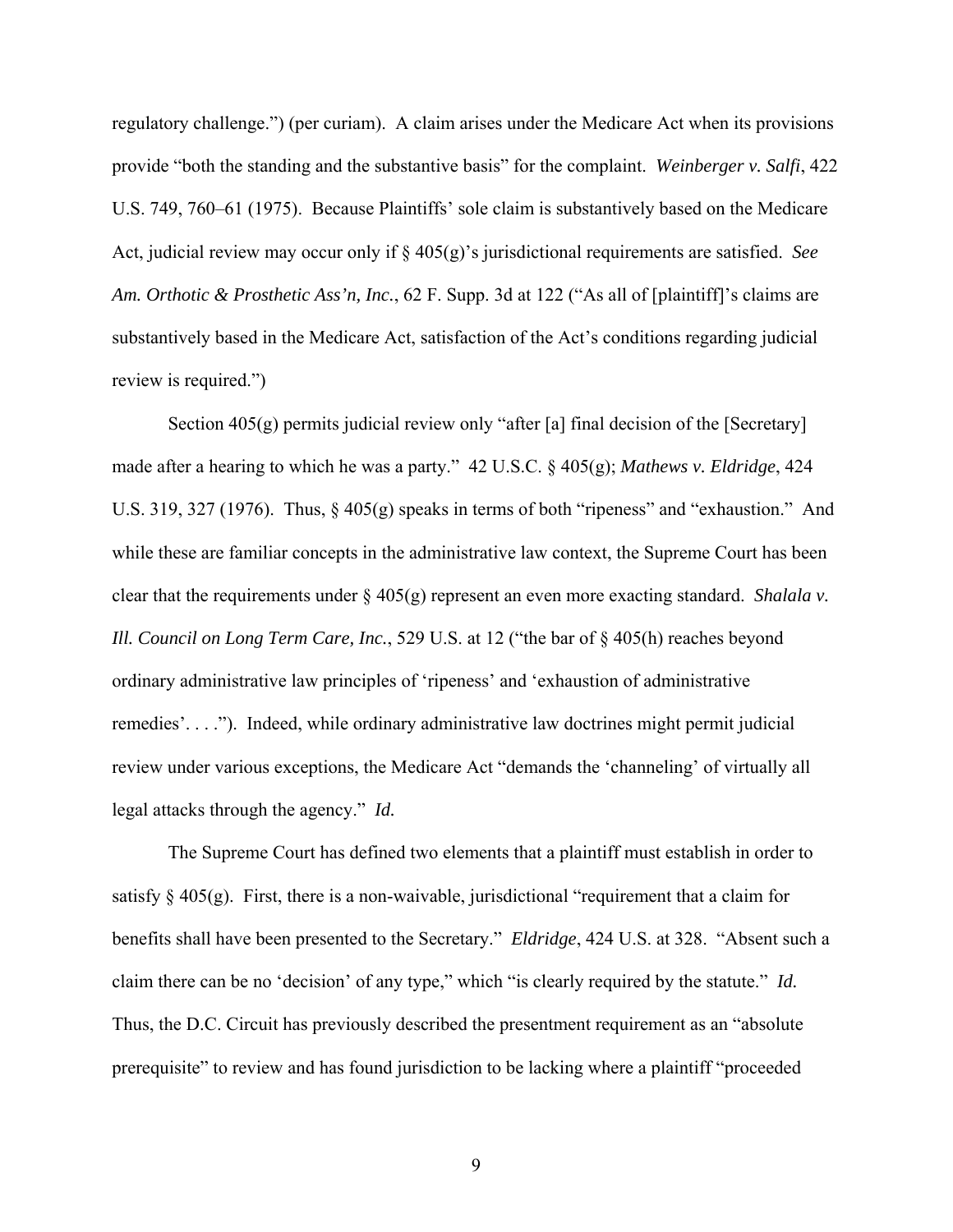directly to district court, seeking a preliminary injunction barring HHS . . . from implementing [a] new rate reduction." *Nat'l Kidney Patients Ass'n v. Sullivan*, 958 F.2d 1127, 1129–30 (D.C. Cir. 1992). The second element is a waivable "requirement that the administrative remedies prescribed by the Secretary be exhausted." *Eldridge*, 424 U.S. at 328. Unlike the first element, however, a plaintiff may be excused from this obligation when, for example, exhaustion would be futile. *See Tataranowicz v. Sullivan*, 959 F.2d 268, 274 (D.C. Cir. 1992); *Nat'l Ass'n. for Home Care & Hospice, Inc. v. Burwell*, 77 F. Supp. 3d 103, 110 (D.D.C. 2015) ("Futility may serve as a ground for excusing exhaustion, either on its own or in conjunction with the other factors . . . ."). Together,  $\S$  405(g)'s two elements serve the practical purpose of "preventing" premature interference with agency processes, so that the agency may function efficiently and so that it may have an opportunity to correct its own errors, to afford the parties and the courts the benefit of its experience and expertise, and to compile a record which is adequate for judicial review." *Salfi*, 422 U.S. at 765; *see also Ill. Council on Long Term Care, Inc.*, 529 U.S. at 13  $(\S 405(g)$ 's requirements "assure<sup>[]</sup> the agency greater opportunity to apply, interpret, or revise policies, regulations, or statutes without possibly premature interference by different individual courts . . . ."). In this case, Plaintiffs argue that they have satisfied the presentment requirement and that they should be excused from the exhaustion requirement. *See* Pls.' Reply at 14–17, ECF No. 20.

The Plaintiffs' problem, however, is that they have not yet presented any specific claim for reimbursement to the Secretary upon which the Secretary might make a final decision. Indeed, the Rule that sets the reimbursement rates at issue and which might form the basis of reimbursement claims that they might submit someday in the future has not yet gone into effect. The Supreme Court addressed similar circumstances in *Heckler v. Ringer*, 466 U.S. 602 (1984).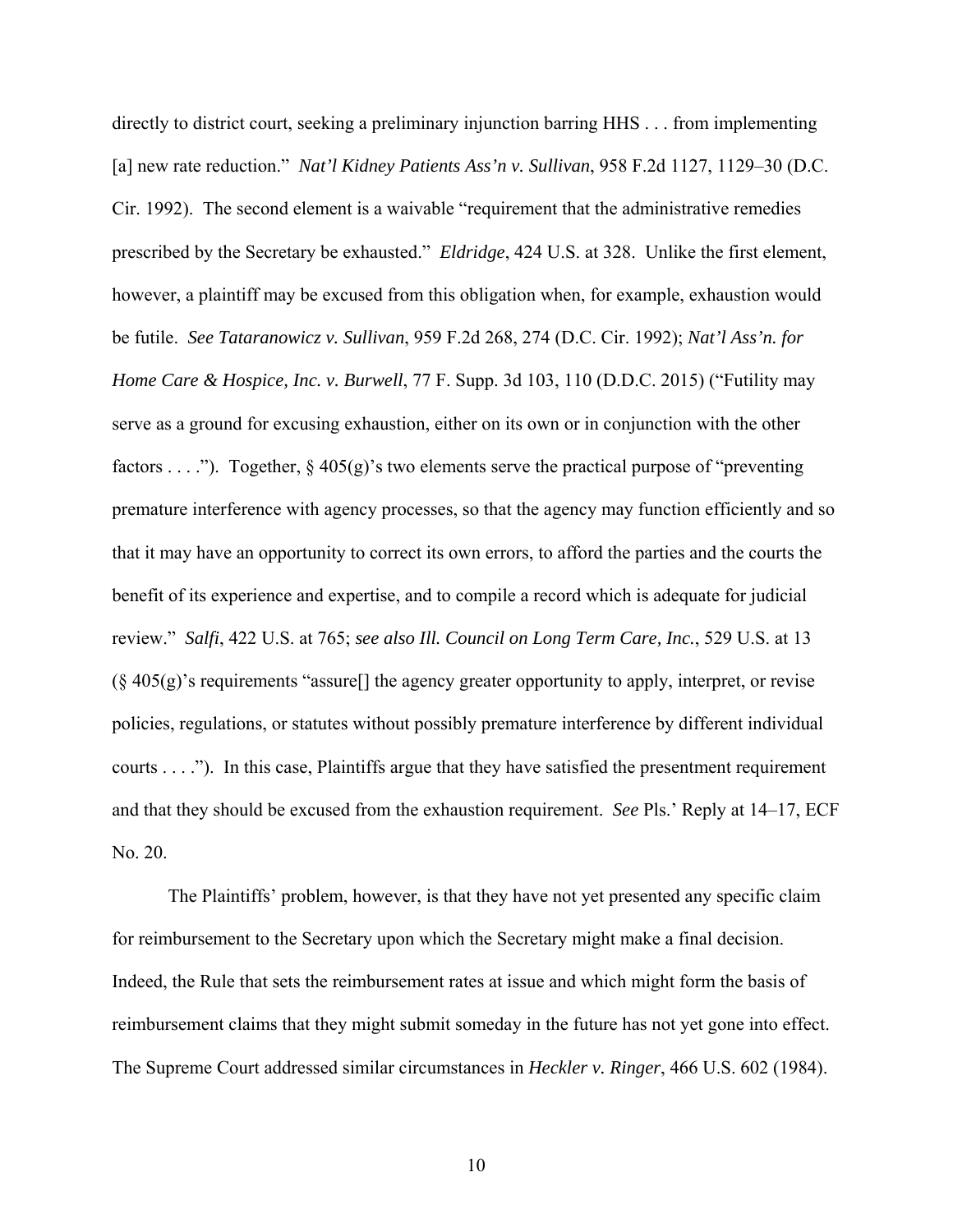In *Ringer*, the plaintiff had not presented an actual claim, but was instead "seeking to establish a right to future payments" on a potential future claim. *Id.* at 621. The Court held that allowing an anticipatory challenge to the Secretary's policy choice in the absence of a specific claim "would be inviting [claimants] to bypass the exhaustion requirements of the Medicare Act by simply bringing declaratory judgment actions in federal court." *Id.* Thus, "[b]ecause [the plaintiff] ha[d] not given the Secretary an opportunity to rule on *a concrete claim for reimbursement*, he ha[d] not satisfied the nonwaivable exhaustion requirement of § 405(g)." *Heckler v. Ringer*, 466 U.S. 602, 622 (1984) (emphasis added); *see also Three Lower Ctys. Cmty. Health Servs., Inc. v. U.S. Dep't of Health & Human Servs.*, 317 F. App'x 1, 2 (D.C. Cir. 2009) ("anticipatory challenges to the lawfulness of a provision that might later bar recovery of benefits must proceed 'through the special review channel that the Medicare statutes create.'" (quoting *Ill. Council*, 529 U.S. at 5)).

Plaintiffs argue, however, that they have met the presentment requirement because they "submitt[ed] detailed comments during the notice-and-comment process for the 340B Provisions of the OPPS Rule." Pls.' Reply at 14. But comments submitted in a rulemaking are not individualized, "concrete claim[s] for reimbursement," as courts routinely require to satisfy presentment. *Ringer*, 466 U.S. at 625 ("Congress . . . has . . . expressly set up a scheme that requires the presentation of a concrete claim to the Secretary."). Not surprisingly then, the few Courts that have specifically considered arguments like those espoused by Plaintiffs have generally found that the submission of letters and comments that are divorced from discrete claims for reimbursement are insufficient for purposes of § 405(g). For example, in *National Association for Home Care & Hospice, Inc. v. Burwell*, 77 F. Supp. 3d 103 (D.D.C. 2015), another court in this District held that the presentment requirement was not satisfied when the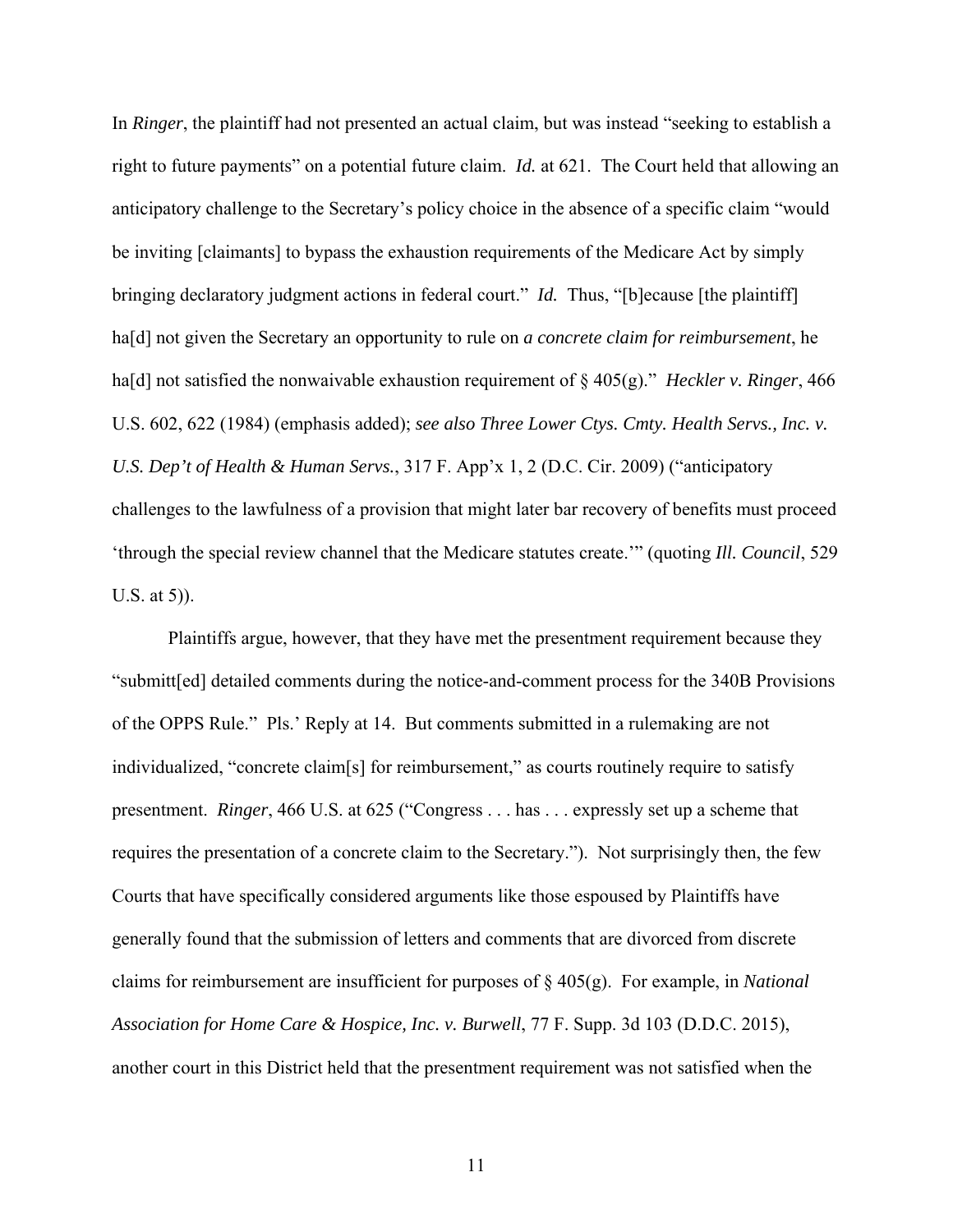plaintiffs "submit[ed] comments to the agency and [] me[t] with agency officials to voice disagreement with [a particular] rule" because "an association may not challenge the constitutionality of Medicare regulations in the abstract on the basis that its members are likely to confront those regulations in the future." *Id.* at 109 n.1 (citing *Ill. Council*, 529 U.S. at 5); *see also Three Lower Ctys. Cmty. Health Servs., Inc. v. U.S. Dep't of Health & Human Servs.*, 317 F. App'x at 3 (holding that plaintiff's "letter to the PRRB requesting a jurisdictional ruling" did not satisfy the presentment requirement because "[t]he Medicare Act [] requires that parties present all such challenges to the agency in the context of a fiscal year reimbursement claim"); *Am. Orthotic & Prosthetic Ass'n, Inc.*, 62 F. Supp. 3d at 123 ("Because [plaintiff's letters] were not tied to any concrete claims, [plaintiffs]'s self-described 'detailed critiques of the [agency action] . . . [were] insufficient to establish presentment.").

Plaintiffs do not cite any authority in this Circuit or elsewhere in which a court has found the submission of comments in response to an agency's request for notice and comment on a proposed regulation satisfies 405(g)'s presentment requirement. *See* Hr'g Tr. at 21:22–22:4 (Dec. 21, 2017) (admitting that Plaintiffs have not seen any "circuit case that specifically finds that commenting in a notice-and-comment period satisfies the presentment requirement"). Nevertheless, Plaintiffs attempt to bolster their argument with two cases that they claim support their position. First, Plaintiffs point to *Mathews v. Eldridge*, 424 U.S. 319 (1976), where the Supreme Court held that the plaintiff's failure to "raise with the Secretary his constitutional claim" was "not controlling." *Id.* at 329. But in that case, even though the plaintiff had not presented his precise constitutional argument to the Secretary, there had been a "'final decision' by the Secretary with respect to the [plaintiff's] claim of entitlement to benefits." *Id*. Indeed, the Court found that the named plaintiff, "[t]hrough his answers to the state agency questionnaire,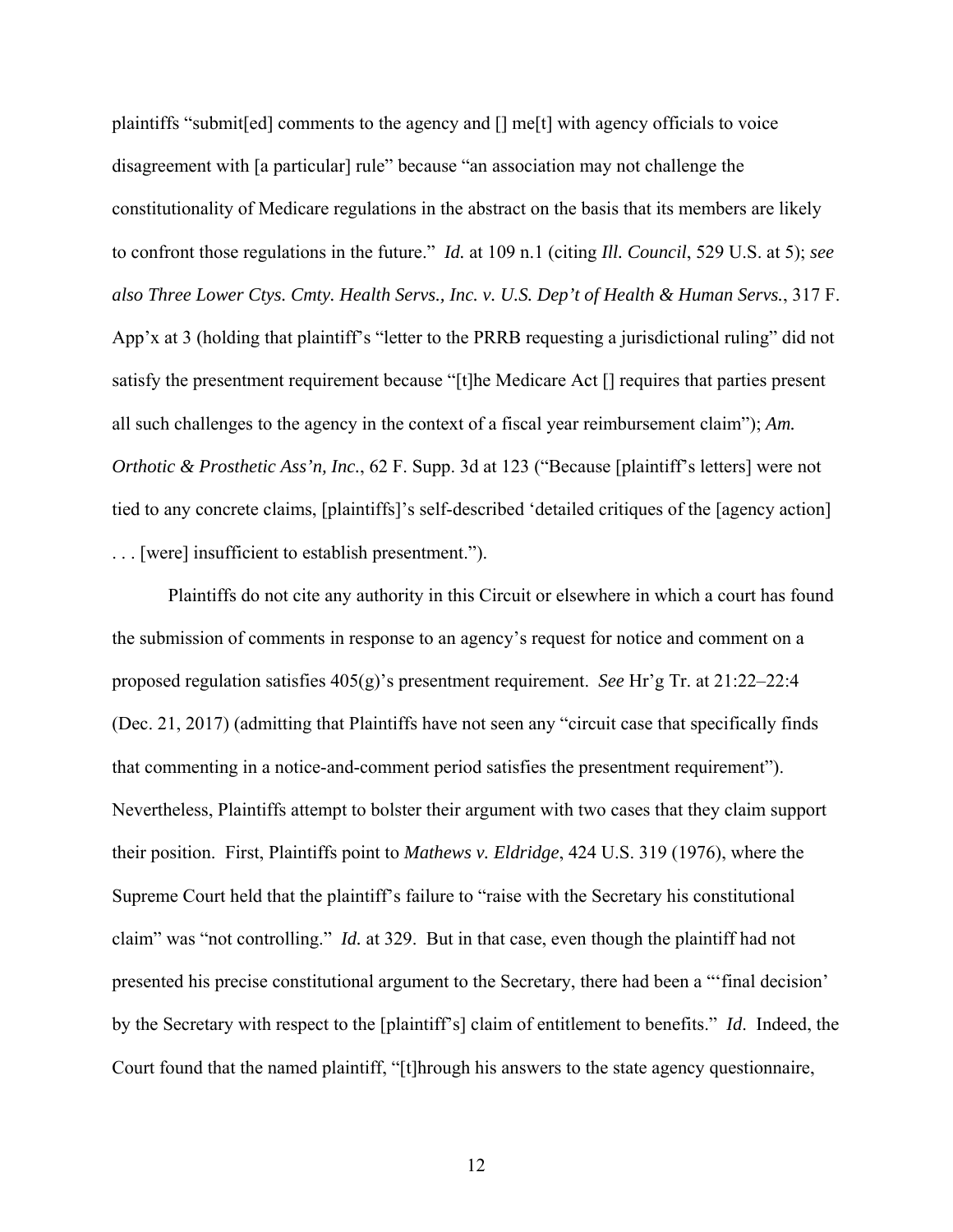and his letter in response to the tentative determination that his disability had ceased, had specifically presented the claim that his benefits should not be terminated because he was still disabled." *Id.* Moreover, "[t]his claim was denied by the state agency and its decision was accepted by the [Social Security Administration]." *Id.* Thus, despite not presenting a particular constitutional argument to the Secretary, the plaintiff in *Eldridge*—unlike the Plaintiffs here *had* submitted a claim for definite benefits, which the Secretary had denied. Thus, *Eldridge* does not lend support to Plaintiffs' position that comments made during the rulemaking process alone may satisfy  $\S$  405(g)'s presentment requirement.

Plaintiffs also place heavy reliance on *Action Alliance of Senior Citizens v. Johnson*, 607 F. Supp. 2d 33 (D.D.C. 2009), but it too offers limited support to Plaintiffs' position. In that case, two organizations and one recipient of Medicare benefits sought to challenge the Secretary's decision to recover refunds that HHS had erroneously issued to Medicare beneficiaries. After filing their complaint, plaintiffs sought, and were granted, a preliminary injunction. *See Action All. of Senior Citizens v. Leavitt*, 483 F.3d 852, 854 (D.C. Cir. 2007). The Secretary challenged that injunction in several respects on appeal, but he did not contest subject matter jurisdiction until the D.C. Circuit itself raised the issue *sua sponte* and requested supplemental briefing. *See id.* at 856. Ultimately, the Circuit held that the district court did not have jurisdiction to consider plaintiffs' claims or to issue the preliminary injunction because the plaintiffs had not adequately presented their claims to the Secretary for a final determination. *See id.* It then remanded the case to the district court. *Id.* at 861.

Following the D.C. Circuit's opinion, the plaintiffs sent letters to the agency setting forth their various legal arguments and requesting that it accord the affected Medicare beneficiaries with certain relief. *Action All. of Senior Citizens*, 607 F. Supp. 2d at 37–38; *see also* Joint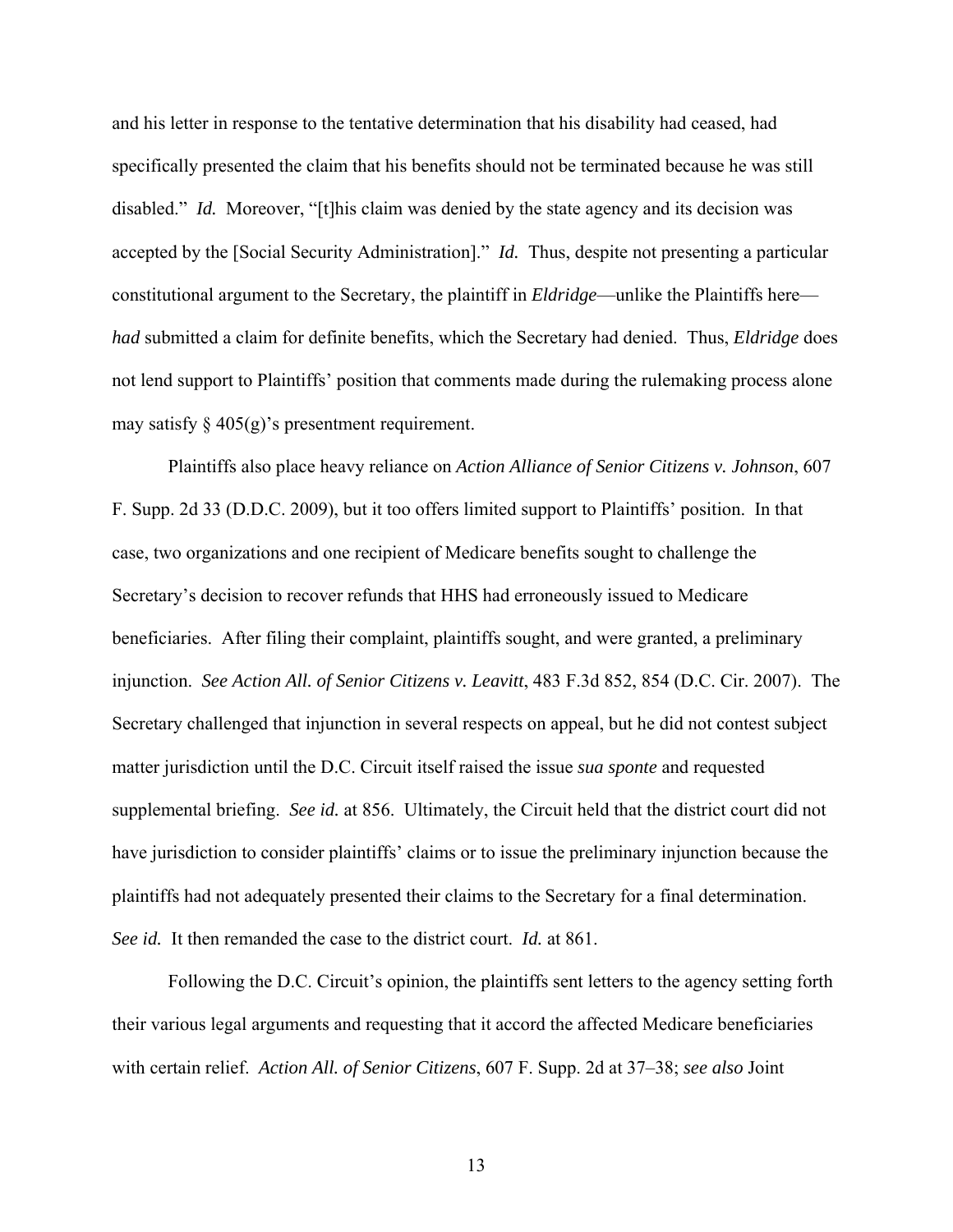Appendix at A-130, *Action All. of Senior Citizens v. Sebelius*, 607 F.3d 860 (D.C. Cir. 2010) (No. 09-5191). The agency responded by denying the plaintiffs' requests and explaining its rationale. *See Action All. of Senior Citizens*, 607 F. Supp. 2d at 37–40. On remand, the Secretary argued that the two association plaintiffs did not satisfy the presentment requirement because the letters were from the associations rather than their members. *See id.* at 38–39. The Secretary did not argue, however, that presentment must be accomplished, if at all, through a formal submission of a concrete claim. *See* Defs.' Mot. Dismiss at 21–23, *Action All. of Senior Citizens v. Johnson*, 607 F. Supp. 2d 33 (D.D.C. 2009) (No. 06-1607), ECF No. 49.And the district court did not address this issue on its own. Rather, the district court held that associations may present claims on behalf of their members and concluded, without explanation, that the organizations' letters satisfied § 405(g)'s presentment requirement. *See Action All. of Senior Citizens*, 607 F. Supp. 2d at 40. The district court then proceeded to consider the merits of plaintiffs' claims, but ultimately sided with the Secretary and granted his motion to dismiss. *See id.* at 42.

Plaintiffs then appealed the district court's decision. The Secretary did not cross-appeal on the jurisdictional issue and, in fact, conceded that the Circuit "ha[d] jurisdiction to address the issues presented in th[e] appeal." *See* Appellee's Brief at 11 n.2, *Action All. of Senior Citizens v. Sebelius*, 607 F.3d 860 (D.C. Cir. 2010) (No. 09-5191). And while the Secretary did present an abbreviated version of the argument made to the trial court, the Secretary still did not argue that the generalized nature of the letters in anyway made them deficient. *See id.* After reviewing the case, the D.C. Circuit affirmed the judgment of the district court and observed in a footnote that, while presentment had at one time precluded judicial review of their claims, "[p]laintiffs ha[d] since cured the jurisdictional defect." *See Action All. of Senior Citizens v. Sebelius*, 607 F.3d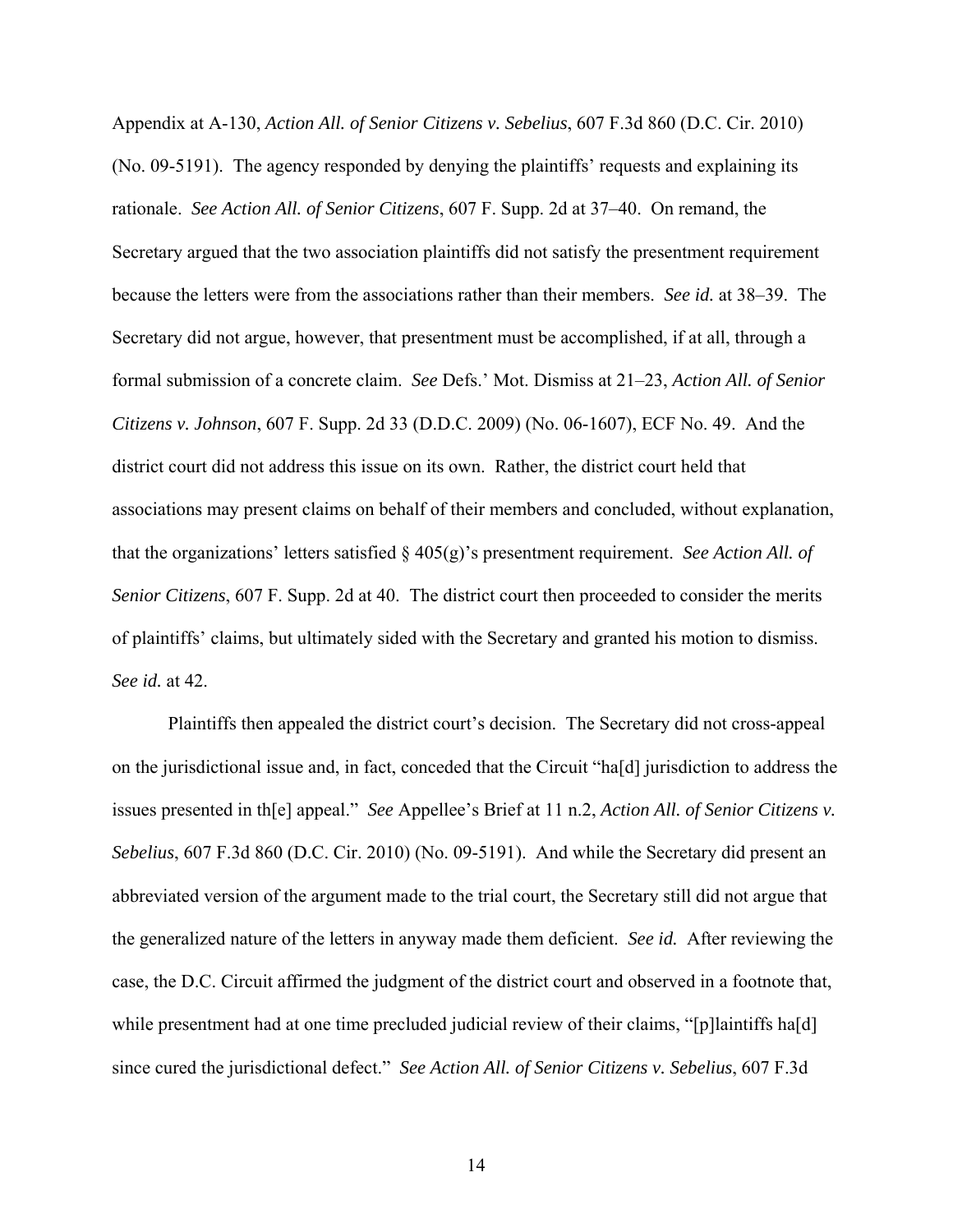860, 862 n.2 (D.C. Cir. 2010). But like the district court, the Court of Appeals did not offer any explanation as to why generalized letters satisfied the presentment requirement. *See id.* at 862.

Given the lack of any substantive discussion on the issue of whether generalized letters may suffice for purposes of presentment by either the defendant Secretary, the district court, or the Court of Appeals, at least one court has questioned the precedential value of *Action Alliance*  in that regard. *See Am. Orthotic & Prosthetic Ass'n, Inc.*, 62 F. Supp. 3d at 123 ("The lack of explanation in both cases is likely because the precise question presented here—whether generalized grievance letters rather than discrete claims are sufficient to satisfy presentment was not raised by the parties in Action Alliance, and the Court therefore questions the precedential value of those opinions."); *see also Ariz. Christian Sch. Tuition Org. v. Winn*, 563 U.S. 125, 144 (2011) ("When a potential jurisdictional defect is neither noted nor discussed in a federal decision, the decision does not stand for the proposition that no defect existed."); *Ticor Title Ins. Co. v. FTC*, 814 F.2d 731, 749 (D.C. Cir. 1987) ("[I]t is well settled that cases in which jurisdiction is assumed *sub silentio* are not binding authority for the proposition that jurisdiction exists." (citing *Pennhurst State Sch. & Hospital v. Halderman*, 465 U.S. 89, 119 (1984))). This Court too believes that *Action Alliance*'s value on this underdeveloped issue is doubtful. In any event, there is a meaningful difference between the letters at issue in *Action Alliance* and the comments that Plaintiffs submitted in this case. Indeed, in *Action Alliance,* the associations' letters concerned specific claims that *had already accrued to individuals* and thus "were closer to the 'concrete claim for reimbursement' that the Supreme Court has held is required for proper presentment." *Am. Orthotic & Prosthetic Ass'n, Inc.*, 62 F. Supp. 3d at 123 (quoting *Ringer*, 466 U.S. at 622). By contrast, even though Plaintiffs' comments in this case criticized the proposed 2018 OPPS Rule, they were not advancing any specific, concrete claims for reimbursement.